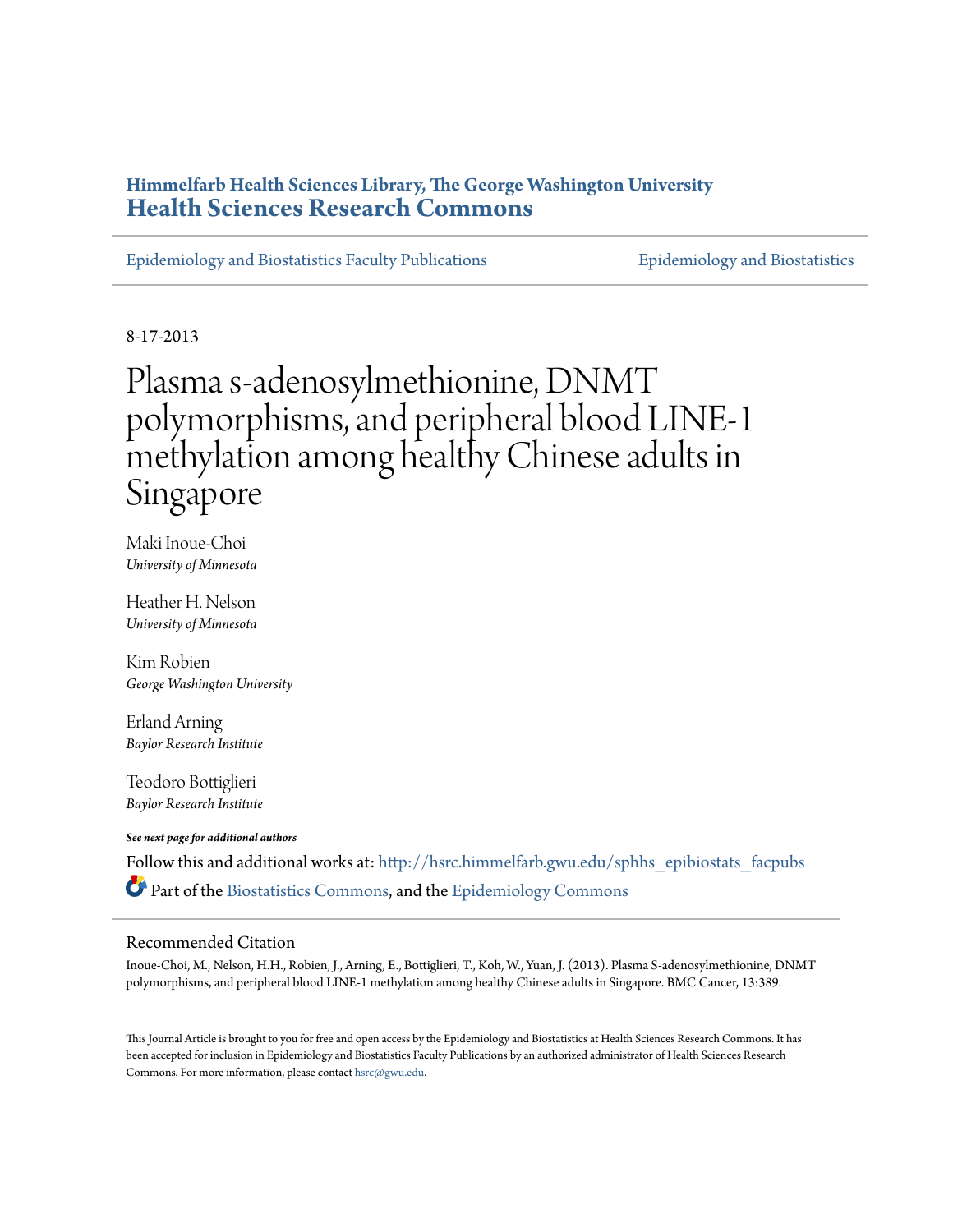## **Authors**

Maki Inoue-Choi, Heather H. Nelson, Kim Robien, Erland Arning, Teodoro Bottiglieri, Woon-Puay Koh, and Jian-Min Yuan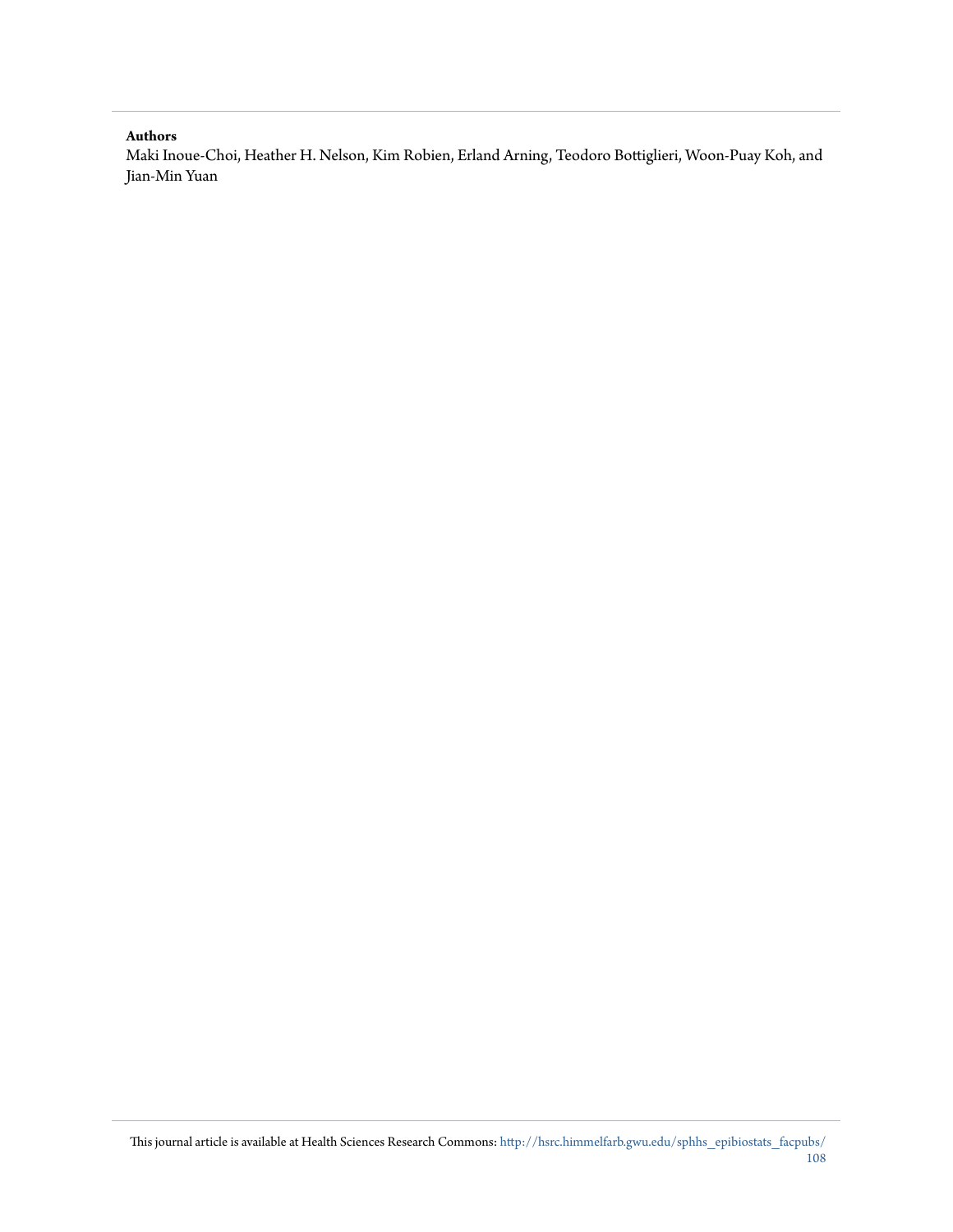# **RESEARCH ARTICLE Example 2014 The SEAR CH ACCESS**





# Plasma S-adenosylmethionine, DNMT polymorphisms, and peripheral blood LINE-1 methylation among healthy Chinese adults in Singapore

Maki Inoue-Choi<sup>1\*</sup>, Heather H Nelson<sup>1,2</sup>, Kim Robien<sup>1,2,3</sup>, Erland Arning<sup>4</sup>, Teodoro Bottiglieri<sup>4</sup> , Woon-Puay Koh<sup>5,6</sup> and Jian-Min Yuan<sup>7,8</sup>

# Abstract

Background: Global hypomethylation of repetitive DNA sequences is believed to occur early in tumorigenesis. There is a great interest in identifying factors that contribute to global DNA hypomethylation and associated cancer risk. We tested the hypothesis that plasma S-adenosylmethionine (SAM) level alone or in combination with genetic variation in DNA methyltransferases (DNMT1, DNMT3A and DNMT3B) was associated with global DNA methylation extent at long interspersed nucleotide element-1 (LINE-1) sequences.

Methods: Plasma SAM level and LINE-1 DNA methylation index were measured using stored blood samples collected from 440 healthy Singaporean Chinese adults during 1994-1999. Genetic polymorphisms of 13 loci in DNMT1, DNMT3A and DNMT3B were determined.

**Results:** LINE-1 methylation index was significantly higher in men than in women ( $p = 0.001$ ). LINE-1 methylation index was positively associated with plasma SAM levels ( $p \le 0.01$ ), with a plateau at approximately 78% of LINE-1 methylation index (55 nmol/L plasma SAM) in men and 77% methylation index (50 nmol/L plasma SAM) in women. In men only, the T allele of DNMT1 rs21124724 was associated with a statistically significantly higher LINE-1 methylation index ( $p_{\text{trend}} = 0.001$ ). The DNMT1 rs2114724 genotype modified the association between plasma SAM and LINE-1 methylation index at low levels of plasma SAM in men.

**Conclusions:** Circulating SAM level was associated with LINE-1 methylation status among healthy Chinese adults. The DNMT1 genetic polymorphism may exert a modifying effect on the association between SAM and LINE-1 methylation status in men, especially when plasma SAM level is low. Our findings support a link between plasma SAM and global DNA methylation status at LINE-1 sequences.

# Background

Inter-individual variation in DNA methylation extent has been associated with increased risk for many chronic diseases including cancer [[1-4\]](#page-10-0). Global DNA hypomethylation, the genome-wide loss of methylcytosine, has been observed in malignant and benign tumors and normal tissues surrounding tumors, indicating that global DNA hypomethylation may be one of the early molecular events in carcinogenesis [[5-7\]](#page-10-0). This reduced global DNA methylation impacts repetitive DNA sequences rich in CpG dinucleotides such as long interspersed nucleotide element-1 (LINE-1). Methylation extent at LINE-1 sequences, as a surrogate marker of global DNA methylation status, varies by gender, age and environmental and lifestyle factors [[3,8](#page-10-0)-[14](#page-11-0)].

Methylation of DNA requires the methyl donor Sadenosylmethionine (SAM), a key metabolite in onecarbon metabolism (OCM). DNA methyltransferase (DNMT) enzymes transfer a methyl moiety from SAM to the 5th carbon of the cytosine pyrimidine ring at target CpG dinucleotides. A number of epidemiologic studies



© 2013 Inoue-Choi et al.; licensee BioMed Central Ltd. This is an Open Access article distributed under the terms of the Creative Commons Attribution License (<http://creativecommons.org/licenses/by/2.0>), which permits unrestricted use, distribution, and reproduction in any medium, provided the original work is properly cited.

<sup>\*</sup> Correspondence: [inou0021@umn.edu](mailto:inou0021@umn.edu) <sup>1</sup>

<sup>&</sup>lt;sup>1</sup> Division of Epidemiology and Community Health, School of Public Health, University of Minnesota, Minneapolis, USA

Full list of author information is available at the end of the article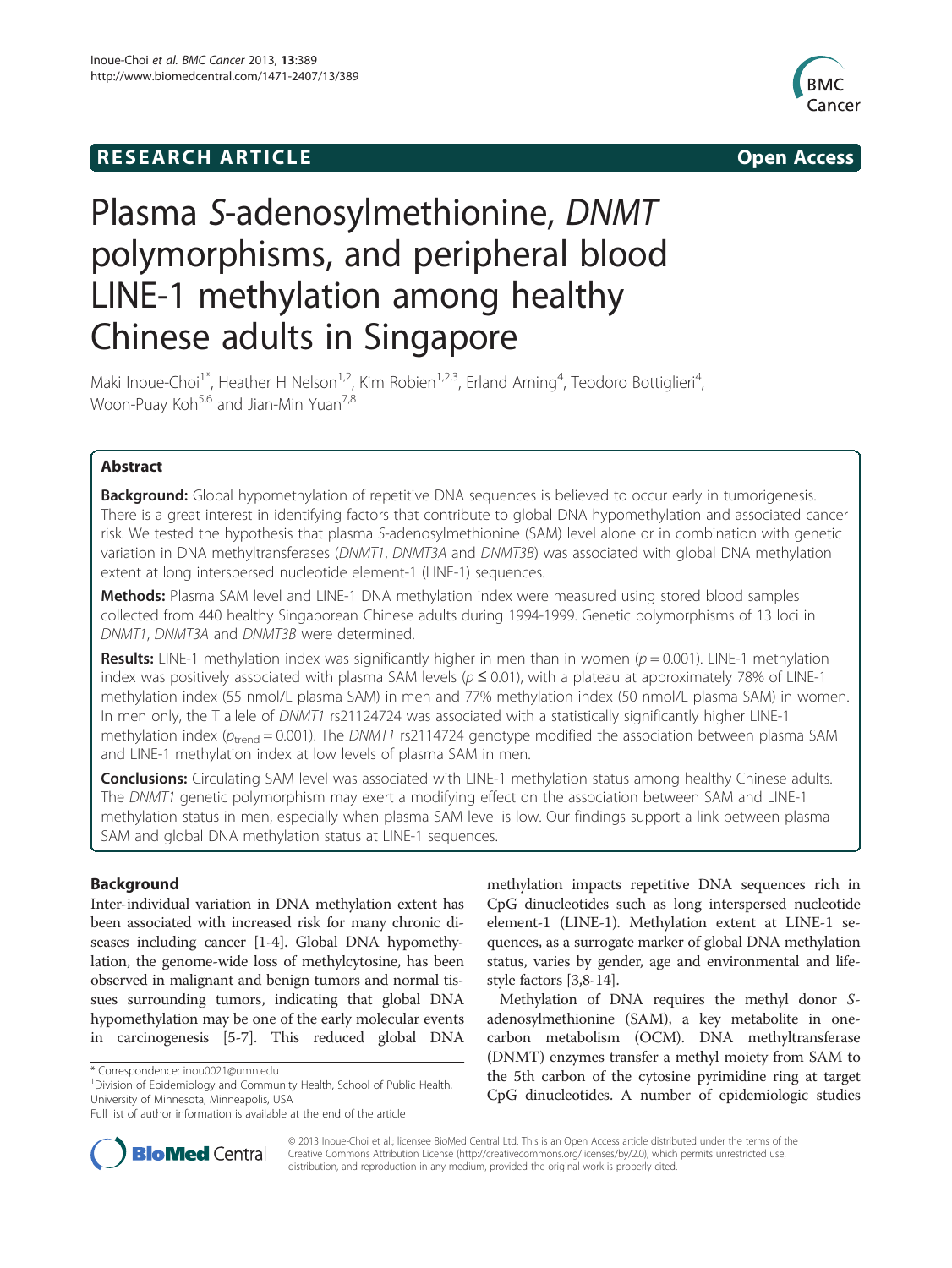have evaluated the association between OCM nutrients, such as folate, and the risk of cancer [\[15-17\]](#page-11-0). The molecular mechanism for the OCM-cancer association is not completely understood. One hypothesis is that an altered balance in OCM metabolites results in an insufficient supply of methyl moieties for DNMT-catalyzed reactions, resulting in global hypomethylation at DNA sequences [\[18,19\]](#page-11-0).

In addition to nutrient-related inter-individual variation in the supply of methyl moieties, genetic variation that impacts the activity level of the DNMT enzyme may influence global DNA methylation. DNMT1 is the primary enzyme for maintenance of DNA methylation, whereas DNMT3A and DNMT3B function primarily (but not exclusively) as de novo methyltransferases which are responsible for the establishment of DNA methylation patterns in early embryonic development [[20-25](#page-11-0)]. Genetic variation in these *DNMTs* might influence DNA methylation levels and modify the association between SAM status and global DNA methylation.

To advance our understanding of how OCM contributes to cancer susceptibility, there is a need for the establishment of a direct link of plasma SAM and other OCM metabolites to DNA methylation status. In this study, we tested the hypothesis that plasma SAM level, alone or in combination with DNMT1, DNMT3A and DNMT3B genetic variation, was associated with methylation levels at LINE-1 sequences in a healthy human population.

## Methods

#### Study subjects

The Singapore Chinese Health Study (SCHS) is a populationbased prospective cohort investigation of diet and the risk for cancer and other chronic diseases. The detailed study design of the SCHS has been described previously [\[26\]](#page-11-0). In brief, Chinese men and women aged 45 – 74 years who were permanent residents in Singapore were invited to participate in the study from April 1993 through December 1998. A total of 63,257 participants (85% of the eligible individuals) were enrolled. Baseline information including demographic and lifestyle factors, medical history, family history of cancer and usual dietary intake was collected through in-person interviews at recruitment.

A 3% random sample of the cohort was contacted to donate blood or urine samples starting in 1994. By the end of cohort participant enrollment in 1999, 1,194 subjects donated blood ( $n = 906$ ) or buccal cells ( $n = 288$ ). Two 10-mL tubes of blood were drawn from each cohort participant and immediately placed on ice during the transportation to the National University of Singapore. At the laboratory, one tube blood was processed and separated into plasma, buffy coat, and red blood cells, and the other for serum. All blood components were stored in a liquid nitrogen tank at -180°C until 2001, when they were moved to -80°C freezers for long term storage. The present study was based

on the subjects who were included in a nested study on plasma homocysteine initiated in 1996-1997 [[26](#page-11-0)]. By that time, 509 subjects had donated blood samples. These subjects had somewhat higher education, lower prevalence of smoking, and higher prevalence of alcohol intake than the overall SCHS participants, but otherwise were comparable to the whole cohort participants in terms of age, height, body weight, and BMI. This study was approved by the Institutional Review Boards at the University of Minnesota and the National University of Singapore. Prior to study participation, written informed consent was obtained from participants.

#### SNP selection and genotype determinations

We selected common single nucleotide polymorphisms (SNPs) of DNMT1, DNMT3A and DNMT3B with a minor allele frequency (MAF) ≥20%, given the relatively small sample size of the present study. Six SNPs were chosen based on their reported association with cancer [[27,28](#page-11-0)]: rs2114724, rs2241531, rs1863771, rs1699593, and rs75616428 for DNMT1 and rs1550117 for DNMT3A. Additional 12 SNPs were selected for haplotype tagging using Han Chinese (CHB) data in the International HapMap Project database (Tagger Pairwise method, HapMap Data Rel 27 Phase II + III, Feb09, on NCBI B36 assembly, dbSNP b126): rs2228611, rs2288350 and rs7253062 for DNMT1; rs6722613, rs7575625, rs7581217, rs7587636, rs12987326, rs12999687, rs13036246 and rs34048824 for DNMT3A; and rs2424908 and rs6141813 for DNMT3B. One SNP of DNMT1 (rs1863771) failed in the Sequenom assay design, and 2 SNPs of DNMT1 (rs1699593 and rs75616428) did not display genetic variation. Two SNPs of DNMT3A (rs12987326 and rs12999687) were excluded from the analysis because they were not in Hardy-Weinberg equilibrium ( $p < 0.05$ ). As a result, we report a total of 13 SNPs (4 SNPs of DNMT1, 7 SNPs of DNMT3A, and 2 SNPs of DNMT3B).

DNA was extracted from stored buffy coats using a Qiagen QIAmp 96 DNA Blood Kit (Qiagen Inc.), and genotype determination was performed in multiplex using the Sequenom MALDI-TOF mass spectrometry system (Sequenom Inc.) by the University of Minnesota BioMedical Genomics Center (BMGC). Each 96-well plate contained positive and negative controls.

## Laboratory measurements

We used stable-isotope dilution liquid chromatographyelectrospray ionization (ESI) tandem mass spec trometry (LC-ESI-MS/MS) to determine SAM and S-adenosylhomocysteine (SAH) concentrations in plasma. Calibrators and internal standards  $(^{2}H_{3}$ -SAM and <sup>2</sup>H<sub>4</sub>-SAH) were included in each analytical run for calibration. One-mM stock solutions of each standard were diluted in distilled water to perform a 5-point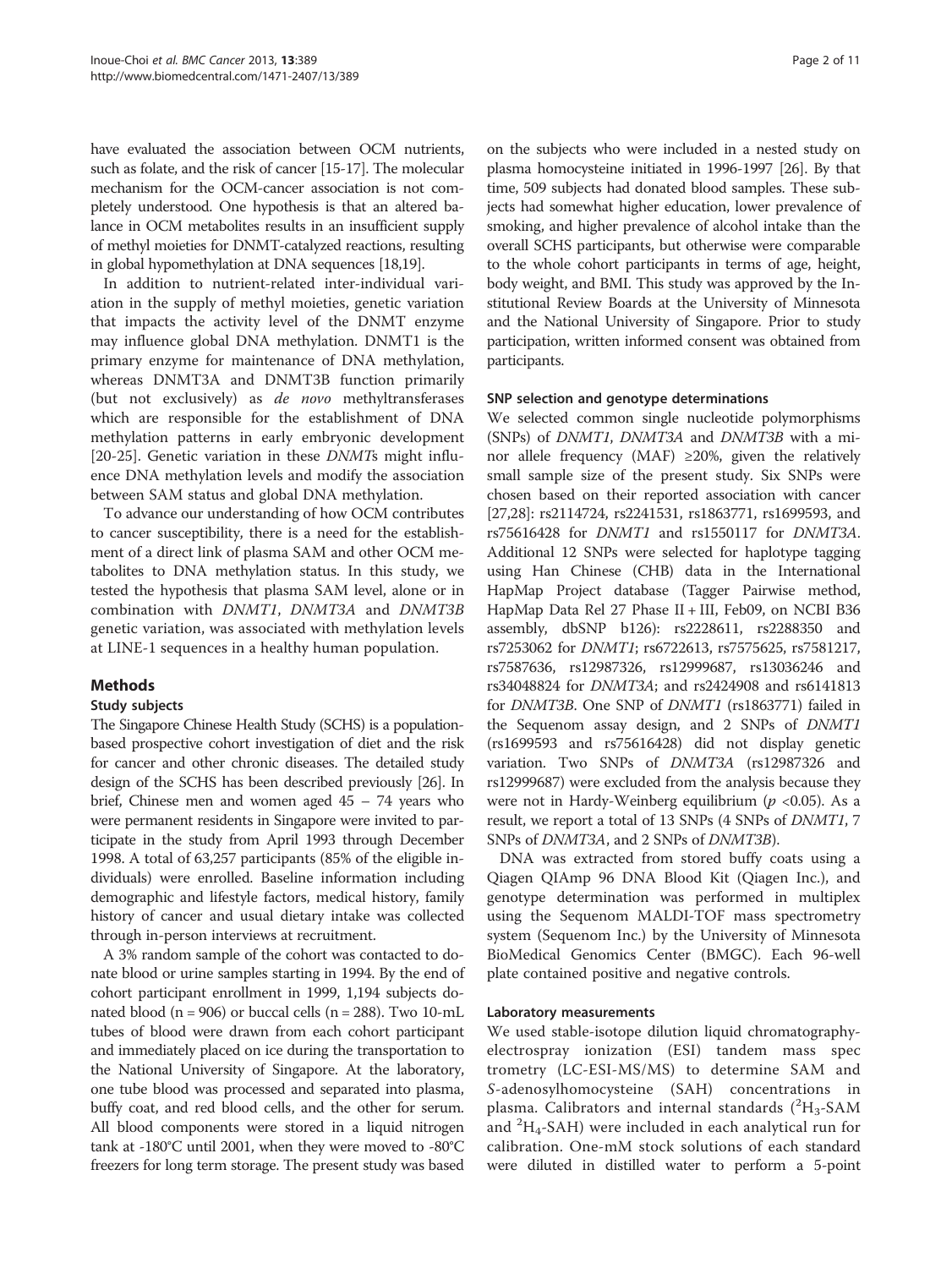calibration curve (Table 1). Sample preparation involved ultrafiltration utilizing microcentrifugal filter units, Microcon YM-10, 10 kDa NMWL (Millipore). Samples were prepared by the addition of 100 μL mobile phase A containing  $10 - 50$  μmol/L labeled-isotope internal standards to 30 μl of standard or plasma. Sample filtrate was transferred to a microtiter plate for analysis. Chromatographic separation was achieved on an EZ-faast 250 × 2.0 mm 4 μ AAA-MS analytical column (Phenomenex) maintained at 36°C at a flow of 250 μL/min with a binary gradient with a total run time of 12 minutes. Solvents for HPLC were: (A) 4 mM ammonium acetate, 0.1% formic acid and  $0.1\%$  heptafluorobutyric acid (pH = 2.5); and (B) 100% methanol and 0.1% formic acid. The compounds were detected by multiple reaction monitoring (MRM) using positive-ESI. Sample separation and injection was performed by a Shimadzu Prominence LC System interfaced with a 4000 Q TRAP® LC-MS/MS (ABSciex). All data were collected using Analyst software version 1.4.2. The inter-assay precision (CV%) was  $6.2 - 9.2\%$  for SAM and 5.9 – 10.4% for SAH.

LINE-1 DNA methylation was quantified using the quantitative bisulfite PCR pyrosequencing method developed by Yang et al [\[29](#page-11-0)]. Genomic DNA from peripheral lymphocytes was sodium bisulfite treated using the EZ-96 DNA Methylation Kit, converting non-methylated cytosine residues into uracil, according to the manufacturer's protocol (Zymo Research). Bisulfite converted DNA was PCR amplified using Hotstar Taq Polymerase (Qiagen Inc.). For pyrosequencing, the PCR product was purified using a biotin-labeled primer and Streptavadin Sepharose beads (GE Healthcare). The bead immobilized PCR product was purified, washed, denatured using a NaOH solution, and washed again using the Pyrosequencing Vacuum Prep Tool (Pyrosequencing, Inc.). PCR amplifications were done in triplicate and the extent of methyl cytosine relative to the total cytosine and thymine (%) at each of 4 CpG sites was measured. The average of methylation across the four CpG sites was computed for each replicate, and the average of three replicate measurements of LINE-1 DNA methylation was used as LINE-1 methylation index (%) for each sample in the analysis.

## Statistical analysis

Twenty-nine subjects with missing values of LINE-1 methylation index were excluded. Of the remaining 480 subjects, 16 subjects who had missing values  $(n = 14)$  or

extremely high values  $(n = 2)$  of plasma SAM level, and 24 subjects whose serum creatinine values were missing  $(n = 23)$  or extremely high  $(n = 1)$  were also excluded. As a result, a total of 440 subjects were included in the analysis of plasma SAM level and LINE-1 methylation index. In addition, 8 subjects with missing values for 2 or more genotypes were omitted in the analysis of DNMT1, DNMT3A, and DNMT3B genotypes and haplotypes and LINE-1 methylation index.

All analyses were conducted in men and women separately, given the difference in LINE-1 methylation index between sexes [\[30](#page-11-0)-[32](#page-11-0)]. Spline curves were created to visualize the association between plasma SAM and LINE-1 methylation index and to determine acut-off value of low LINE-1 methylation index. Using cut points identified in the spline curves, LINE-1 methylation index was compared across plasma SAM categories (<55 nmol/L and ≥55 nmol/L for men and <50 nmol/L,  $50 - 90$  nmol/L and  $\geq 90$  nmol/L for women) using multiple linear regression modeling with age at blood draw and serum creatinine level as covariates. We adjusted the analysis for serum creatinine level because it has been associated with the SAM-SAH ratio [\[33,34](#page-11-0)], and was associated with both plasma SAM level and LINE-1 methylation index in our study population. Similarly, LINE-1 methylation index was compared across genotypes of each DNMT. Haplotypes with a 5% or more frequency were constructed. Logistic regression modeling was used to calculate the odds of being in the low LINE-1 methylation index group (<78% for men and <77% for women) for each haplotype relative to the most frequently observed haplotype. A series of spline curves for the relationship between plasma SAM and LINE-1 methylation index by DNMT genotypes were created to evaluate a potential modifying effect of DNMT genotypes on the association between plasma SAM level and LINE-1 methylation index.

Haplotype analysis was performed using R version 2.13.2, haplostat package. All other analyses were conducted using SAS version 9.2 (SAS Institute Inc.). All reported  $p$  values are two-sided, and those that were  $< 0.05$ were considered to be statistically significant. A significance level was adjusted as  $p < 0.0038$  (0.05/13 SNPs) for multiple testing of DNMT SNPs and LINE-1 methylation index using the Bonferroni correction method.

## Results

The average age of the 440 study subjects was 58.1 y (standard deviation (SD), 7.8 y; range,  $46 - 77$  y).

| Table 1 Mass transitions and method statistics for the determination of plasma SAM and SAH |  |  |  |  |
|--------------------------------------------------------------------------------------------|--|--|--|--|
|--------------------------------------------------------------------------------------------|--|--|--|--|

|         |                        |                    |                                |                                    |                 |                      | Inter-assay precision |                  |
|---------|------------------------|--------------------|--------------------------------|------------------------------------|-----------------|----------------------|-----------------------|------------------|
| Analyte | Analyte<br>$MRM$ (m/z) | Labeled<br>isotope | Labeled isotope<br>$MRM$ (m/z) | <b>Retention time</b><br>(minutes) | LOO<br>(mmol/L) | Calibration<br>curve | Level 1<br>$(CV\%)$   | Level 2<br>(CV%) |
| SAM     | $399 \rightarrow 250$  | $2H2-SAM$          | $402 \rightarrow 250$          |                                    |                 | $400 - 25$ nmol/L    | 9.2                   | 6.2              |
| SAH     | $385 \rightarrow 136$  | $4H - SAH$         | $389 \rightarrow 138$          | 6.8                                |                 | $400 - 25$ nmol/L    | 10.4                  | 5.9              |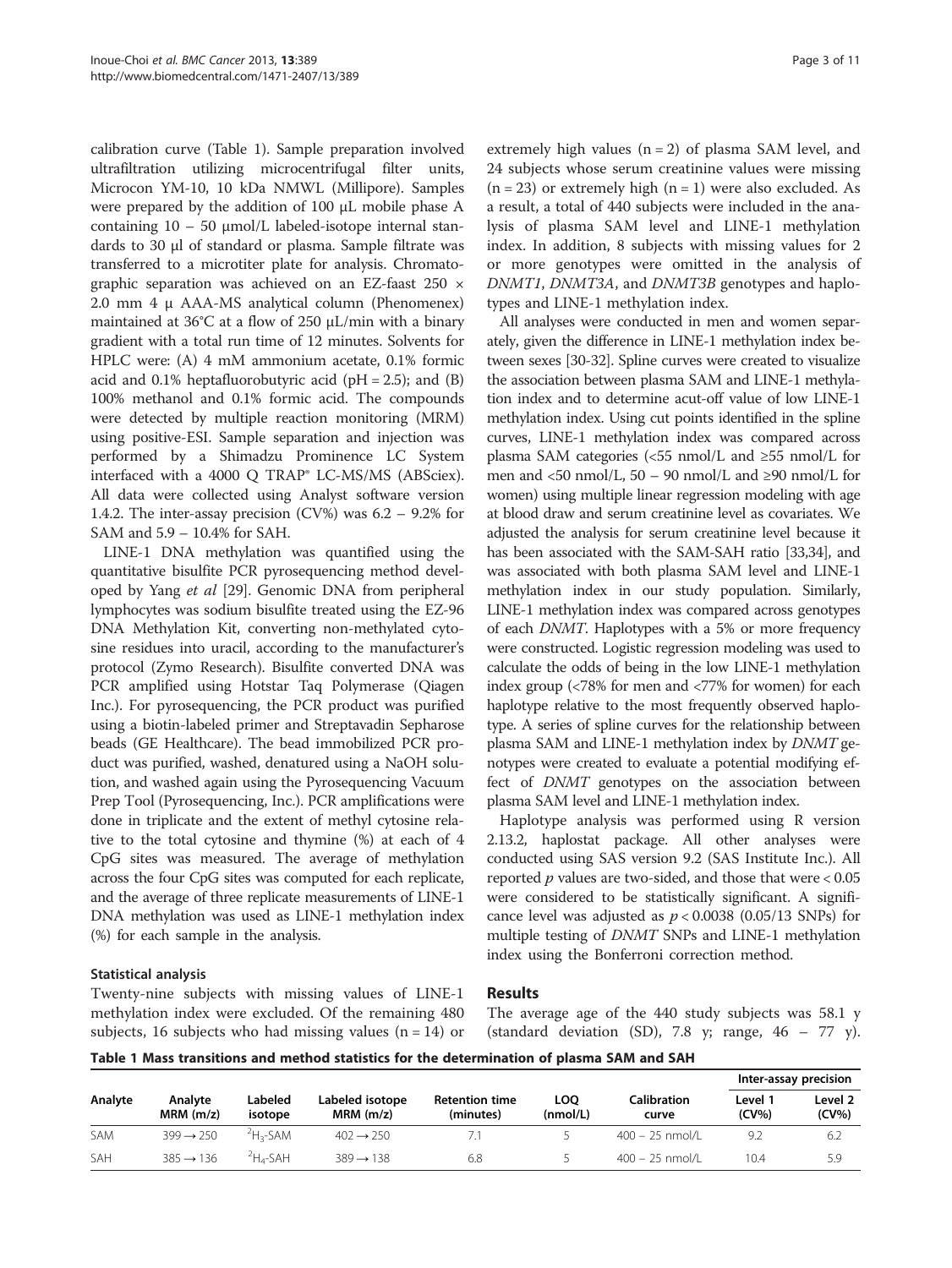Approximately 72% of the study subjects had body mass index (BMI) below 24 while only 4% had BMI of 28 or above. Men had slightly higher education level than women; 40% of men had secondary school or some college education, while 25% of women attained the same level of education. About 56% of men and 7% of women were past or current smokers. Approximately 30% of men and 7% of women consumed alcoholic beverages on a regular basis. The mean plasma SAM level was higher in men (69.7 nmol/L; range, 26.6 – 156.0 nmol/L) than women  $(63.3 \text{ nmol/L}; \text{range}, 17.2 - 149.0 \text{ nmol/L}; \text{however}, \text{the}$ geometric mean of plasma SAM level after adjustment for age at blood draw and serum creatinine level was comparable (63.3 nmol/L in men and 63.9 nmol/L in women). Plasma SAM level was higher with higher BMI and never smoking status in men, and with older age in women in our study population [\[35](#page-11-0)]. Plasma SAM level was not different by education level, alcohol intake, and menopausal status (in women). Plasma SAM level was not associated with methylenetetrahydrofolate reductase (MTHFR)

C677T genotype or plasma total homocysteine (tHcy) level [[35](#page-11-0)]. Comorbid conditions that may affect the absorption of nutrients in OCM (stomach or duodenum ulcer, partial removal of stomach, and polyps of intestine) were not associated with plasma SAM level or LINE-1 methylation index (data not shown).

LINE-1 methylation index was normally distributed ranging from 68.7% to 83.4% with an average of 77.7% in all subjects. Table 2 shows the mean levels of LINE-1 methylation index across different groups of age, BMI, level of education, smoking and alcohol consumption for men and women separately. The mean LINE-1 methylation index was statistically significantly higher in men (78.1%) than in women (77.3%)  $(p = 0.001)$ . LINE-1 methylation index was positively associated with age in men, but not in women. High BMI was associated with slightly lower LINE-1 methylation index in women only. There was no statistically significant difference in LINE-1 methylation index by level of education, smoking status or alcohol consumption, in both sexes.

|                        | Men |                            |                    |                | Women                      |                    |  |  |
|------------------------|-----|----------------------------|--------------------|----------------|----------------------------|--------------------|--|--|
|                        | n   | Mean (95% CI) <sup>a</sup> | $p_{\text{trend}}$ | n              | Mean (95% CI) <sup>a</sup> | $p_{\text{trend}}$ |  |  |
| LINE-1 methylation (%) | 192 | 78.1 $(77.8 - 78.4)^{b}$   |                    | 248            | 77.3 $(77.1 - 77.6)^b$     |                    |  |  |
| Age                    |     |                            |                    |                |                            |                    |  |  |
| < 50                   | 25  | $77.8(77.0 - 78.7)$        | 0.04               | 41             | $77.0 (76.3 - 77.8)$       | 0.82               |  |  |
| $50 - 59$              | 79  | $77.8(77.3 - 78.3)$        |                    | 123            | $77.6$ $(77.1 - 78.0)$     |                    |  |  |
| $60 - 69$              | 71  | $78.2(77.7 - 78.7)$        |                    | 55             | $77.2(76.5 - 77.8)$        |                    |  |  |
| $\geq 70$              | 17  | $79.3 (78.2 - 80.3)$       |                    | 29             | $77.1 (76.3 - 78.0)$       |                    |  |  |
| BMI                    |     |                            |                    |                |                            |                    |  |  |
| $<$ 20                 | 23  | $78.3(77.4 - 79.2)$        | 0.31               | 38             | $77.3(76.5 - 78.1)$        | 0.08               |  |  |
| $20 - 24$              | 112 | $77.8$ (77.4 - 78.3)       |                    | 143            | $77.6$ $(77.2 - 78.0)$     |                    |  |  |
| $24 - 28$              | 49  | $78.4 (77.7 - 79.0)$       |                    | 56             | $76.9(76.3 - 77.5)$        |                    |  |  |
| $\geq$ 28              | 8   | $78.9(77.4 - 80.4)$        |                    | 11             | $76.1 (74.7 - 77.6)$       |                    |  |  |
| Level of education     |     |                            |                    |                |                            |                    |  |  |
| No formal school       | 27  | $77.8(76.9 - 78.6)$        | 0.28               | 93             | $77.0$ (76.5 - 77.6)       | 0.19               |  |  |
| Primary school         | 89  | $77.9(77.5 - 78.4)$        |                    | 94             | $77.5(77.0 - 78.0)$        |                    |  |  |
| Secondary school       | 53  | $78.5(77.9 - 79.1)$        |                    | 52             | $77.6$ (76.9 - 78.3)       |                    |  |  |
| Some college or above  | 23  | $78.2$ (77.2 - 79.1)       |                    | 9              | $77.6$ (76.0 - 79.2)       |                    |  |  |
| Smoking status         |     |                            |                    |                |                            |                    |  |  |
| Never                  | 84  | $78.2(77.7 - 78.7)$        | 0.60               | 234            | $77.4(77.1 - 77.7)$        | 0.21               |  |  |
| Past                   | 49  | $78.0 (77.4 - 78.7)$       |                    | $\overline{2}$ | $78.5(75.1 - 81.9)$        |                    |  |  |
| Current                | 59  | $78.0 (77.4 - 78.6)$       |                    | 12             | $76.4 (74.9 - 77.8)$       |                    |  |  |
| Alcohol intake         |     |                            |                    |                |                            |                    |  |  |
| None                   | 135 | $78.1 (77.7 - 78.5)$       | 0.98               | 231            | $77.4 (77.1 - 77.7)$       | 0.12               |  |  |
| <7 drinks/week         | 42  | $78.1 (77.4 - 78.8)$       |                    | 13             | $77.1 (75.7 - 78.4)$       |                    |  |  |
| $\geq$ 7 drinks/week   | 15  | $78.0(76.9 - 79.2)$        |                    | $\overline{4}$ | $75.3(72.9 - 77.7)$        |                    |  |  |

Table 2 LINE-1 methylation index (%) by demographic and lifestyle factors in the Singapore Chinese health study

<sup>a</sup>Adjusted for age at blood draw.

 $^{\text{b}}p$  for difference between men and women was 0.001.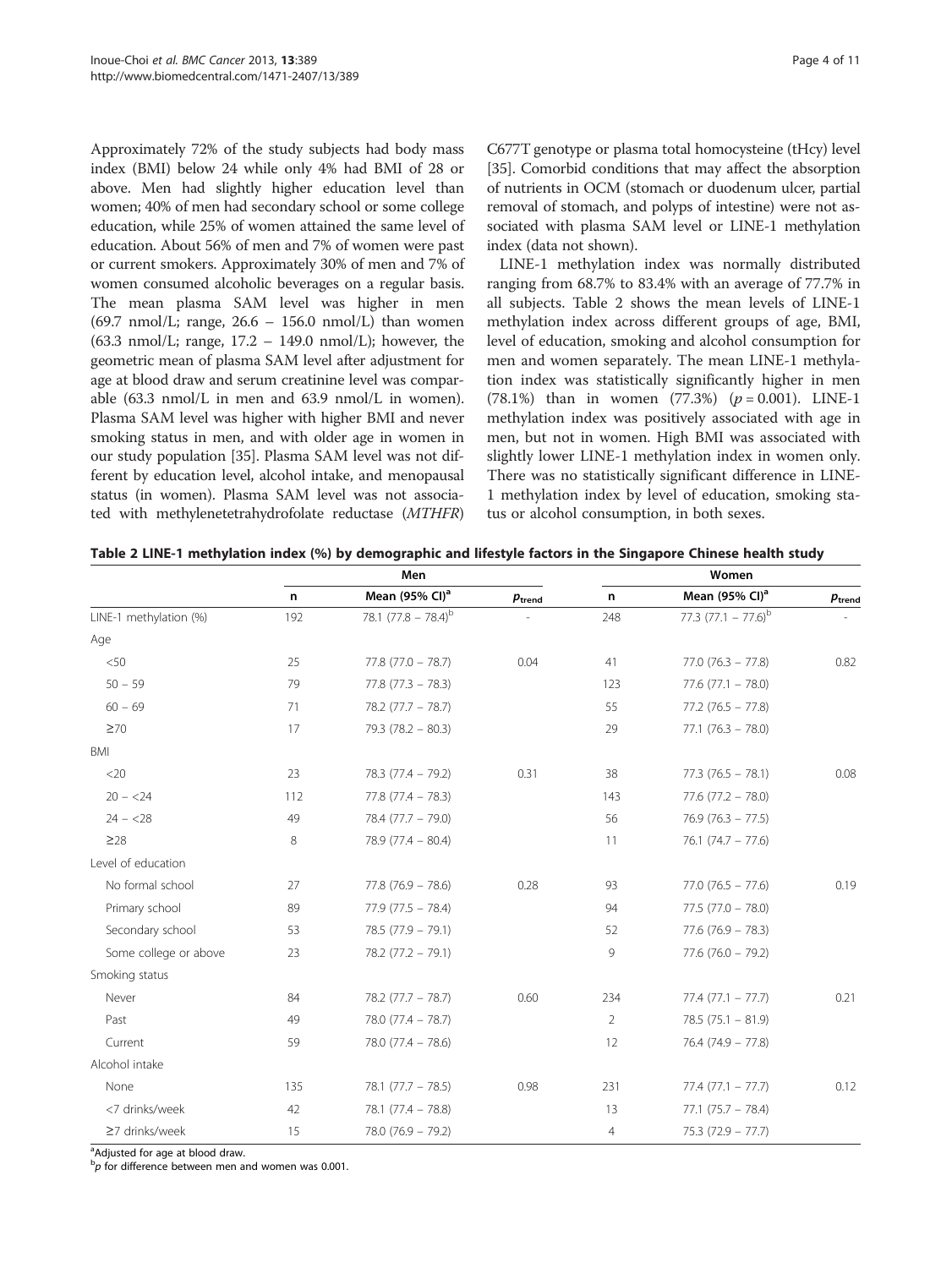Figure 1 shows spline curves of LINE-1 methylation index by plasma SAM level. LINE-1 methylation index was positively associated with plasma SAM level, with a plateau at approximately 78% methylation (55 nmol/L plasma SAM) in men and 77% methylation (50 nmol/L plasma SAM) in women, with a second rise in methylation at 90 nmol/L plasma SAM for women.

Men with plasma SAM level at 55 nmol/L or above had statistically significantly higher LINE-1 methylation index than men with low plasma SAM level  $(p = 0.01)$  (Table [3](#page-7-0)). Similarly, in women, there was a statistically significant positive trend in LINE-1 methylation index across the three categories of plasma SAM level ( $p_{\text{trend}} = 0.005$ ).

The associations between DNMT SNPs and LINE-1 methylation index are presented in Table [4.](#page-8-0) There was no statistically significant association between any of the 13 SNPs and LINE-1 methylation index in women. In men, there was a statistically significant positive association between the number of variant allele (T) of the DNMT1 rs2114724 and LINE-1 methylation index  $(p_{\text{trend}} = 0.001)$ . In contrast, the number of variant allele (T) of the DNMT3A rs758127 was inversely associated with LINE-1 methylation index ( $p_{\text{trend}} = 0.008$ ). However, this association did not reach the significance level after taking into account for multiple comparisons. LINE-1 methylation index was not associated with any other

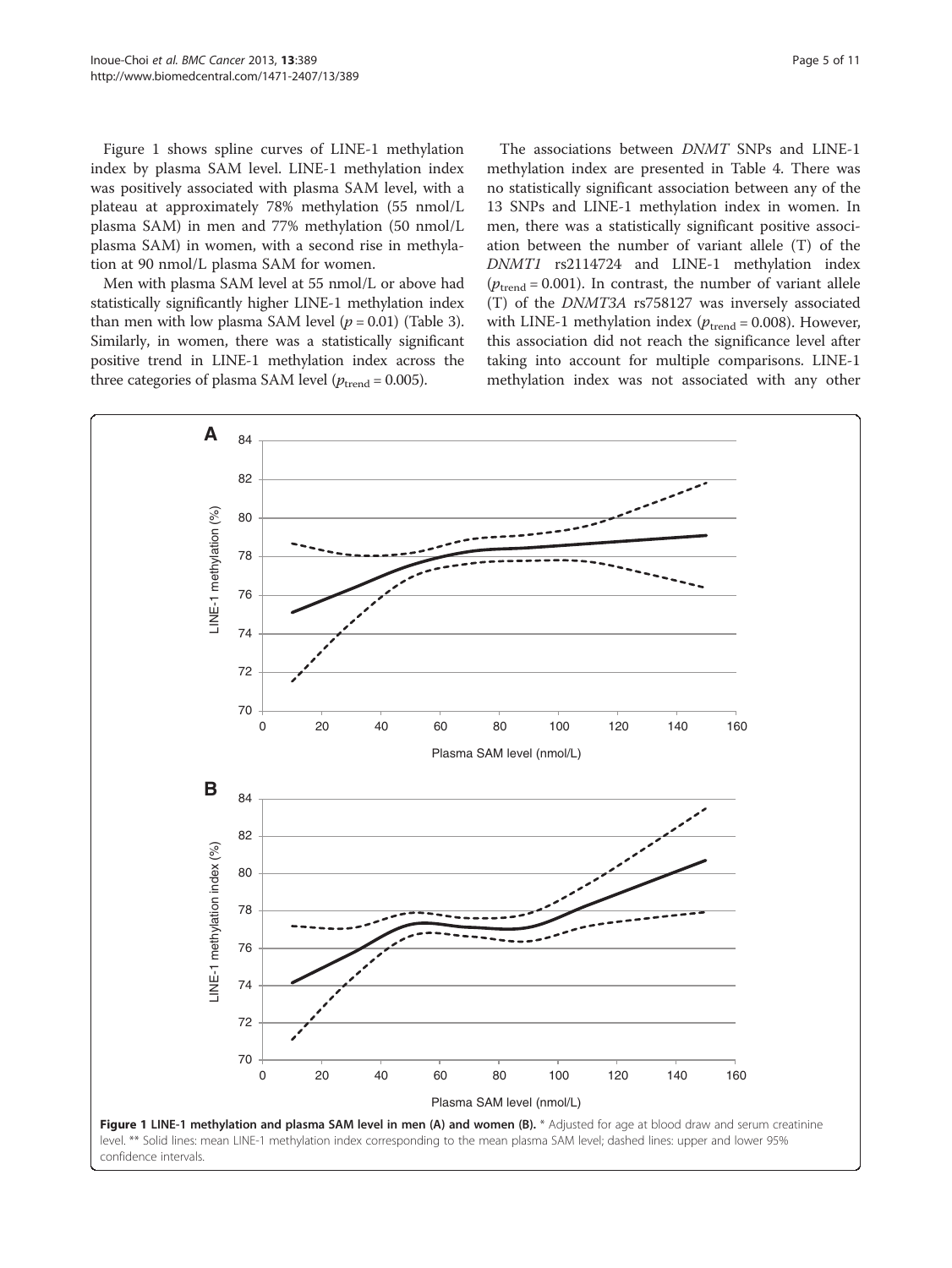|              |     | Men                             | Women |              |     |                                 |                  |  |
|--------------|-----|---------------------------------|-------|--------------|-----|---------------------------------|------------------|--|
| SAM (nmol/L) | n   | LINE-1 methylation <sup>a</sup> |       | SAM (nmol/L) | n   | LINE-1 methylation <sup>a</sup> | $\bm{p}_{trend}$ |  |
| < 55         | 38  | $77.3(76.6 - 78.0)$             | 0.01  | < 50         | 48  | $76.6(75.9 - 77.2)$             | 0.005            |  |
| $\geq 55$    | 154 | $78.3(77.9 - 78.6)$             |       | $50 - 50$    | 180 | $77.5 (77.1 - 77.8)^{b}$        |                  |  |
|              |     |                                 |       | $\geq 90$    | 20  | 78.3 $(77.2 - 79.4)^{c}$        |                  |  |

<span id="page-7-0"></span>Table 3 LINE-1 methylation index (%) by plasma SAM level in the Singapore Chinese health study

<sup>a</sup>Mean (95% CI) adjusted for age at blood draw and serum creatinine level.

 $b_p = 0.02$  compared to plasma SAM levels <50 nmol/L.<br> $b_p = 0.01$  compared to plasma SAM levels <50 nmol/L

 ${}^c p = 0.01$  compared to plasma SAM levels <50 nmol/L.

SNPs examined (Table [4\)](#page-8-0) or haplotypes of individual DNMTs (data not shown).

Finally, we examined whether the DNMT1 rs2114724 genotype modified the association between plasma SAM level and LINE-1 methylation index (Figure [2](#page-9-0)). Below the threshold of 78% LINE-1 methylation index (55 nmol/L plasma SAM), plasma SAM level was positively associated with LINE-1 methylation index in men carrying the CC genotype of DNMT1 rs2114724, while there was no association between plasma SAM and LINE-1 methylation index in men possessing the CT or TT genotype. Among men carrying variant genotypes, LINE-1 methylation index was constantly at or above 78% regardless of plasma SAM level. Such an effect modification by the DNMT1 rs2114724 genotype was not observed among women. Other SNPs of DNMT1, DNMT3A and DNMT3B did not modify the SAM-LINE-1 methylation association (data not shown).

## **Discussion**

Inter-individual variation in DNA methylation, specifically global hypomethylation of DNA in circulating lymphocytes, has been associated with risk for several diseases including cancer. Our results showed that LINE-1 methylation index, as a surrogate marker of global DNA methylation status, was positively associated with plasma SAM level, and this dose-response relationship plateaued at approximately 78% methylation for men (at 55 nmol/L SAM) and 77% methylation for women (at 50 nmo/L SAM). These findings support the hypothesis that circulating SAM level influences global DNA methylation. In addition, we have described genetic variation in DNMT1 that influences LINE-1 methylation and possibly modifies the association between plasma SAM and LINE-1 methylation in men.

One possible explanation for the observed plateau in LINE-1 methylation with increasing SAM is an active inhibition of DNA methylation by SAH. After providing a methyl moiety for methylation, SAM is converted to SAH, an established competitive inhibitor of DNMTs [[36-38](#page-11-0)]. We have previously demonstrated a significant positive association between plasma levels of SAM and SAH in this study population [[35\]](#page-11-0). However, neither plasma SAH level nor the SAM:SAH ratio was

associated with LINE-1 methylation index (data not shown). Future studies are needed to firmly establish the presence of this plateau and the biologic drivers of its formation.

Methyltransferase enzymes are necessary to establish and maintain the epigenome, and in mice, DNMT1 mutation results in global DNA hypomethylation [\[39,40](#page-11-0)]. DNMT1 enzyme is expressed in proliferating cells and somatic tissues with a major function as a maintenance methyltransferase, copying the existing parental-strand DNA methylation pattern onto the daughter strand after DNA replication [\[20,21](#page-11-0)]. In contrast, DNMT3A and DNMT3B are enzymes that are highly expressed in embryonic cells, early embryos, and germ cells, where de novo DNA methylation occurs, but are downregulated in somatic tissues [\[41\]](#page-11-0).

One striking observation across studies is consistently lower LINE-1 methylation among women [\[11,30,31](#page-11-0)]. The mechanism of this sex difference is not established. However, LINE-1 elements are believed to be involved in X chromosome inactivation [\[42\]](#page-11-0) and the X chromosome is enriched nearly 2-fold for LINE-1 elements compared with autosomes [[43](#page-11-0)]. A recent study reported that the major group of LINE-1 promoter regions were significantly hypomethylated on inactive X chromosomes compared with active X chromosomes [\[30](#page-11-0)]. They also reported that while total LINE-1 methylation extent was lower in women compared with men, methylation at specific LINE-1 elements on autosomes was not differentially methylated by gender. This differential biologic pressure for LINE-1 methylation on the sex chromosome may underlie the gender difference observed in our and other epidemiologic studies.

The present study has several limitations. One concern is the possible degradation of SAM in stored plasma samples during prolonged storage. The median plasma SAM level in the present study (63.3 nmol/L; interquartile range, 54.5 – 76.0 nmol/L) was somewhat lower compared with the reference values in populations in Europe  $(70 - 128 \text{ nmol/L})$  [\[44\]](#page-11-0). However, the wide range of plasma SAM value (50 – 150 nmol/L) in various studies might be due to different study populations and laboratory methods [[36](#page-11-0),[45](#page-11-0)-[50\]](#page-12-0). In our study population, we measured plasma tHcy level in the same subjects at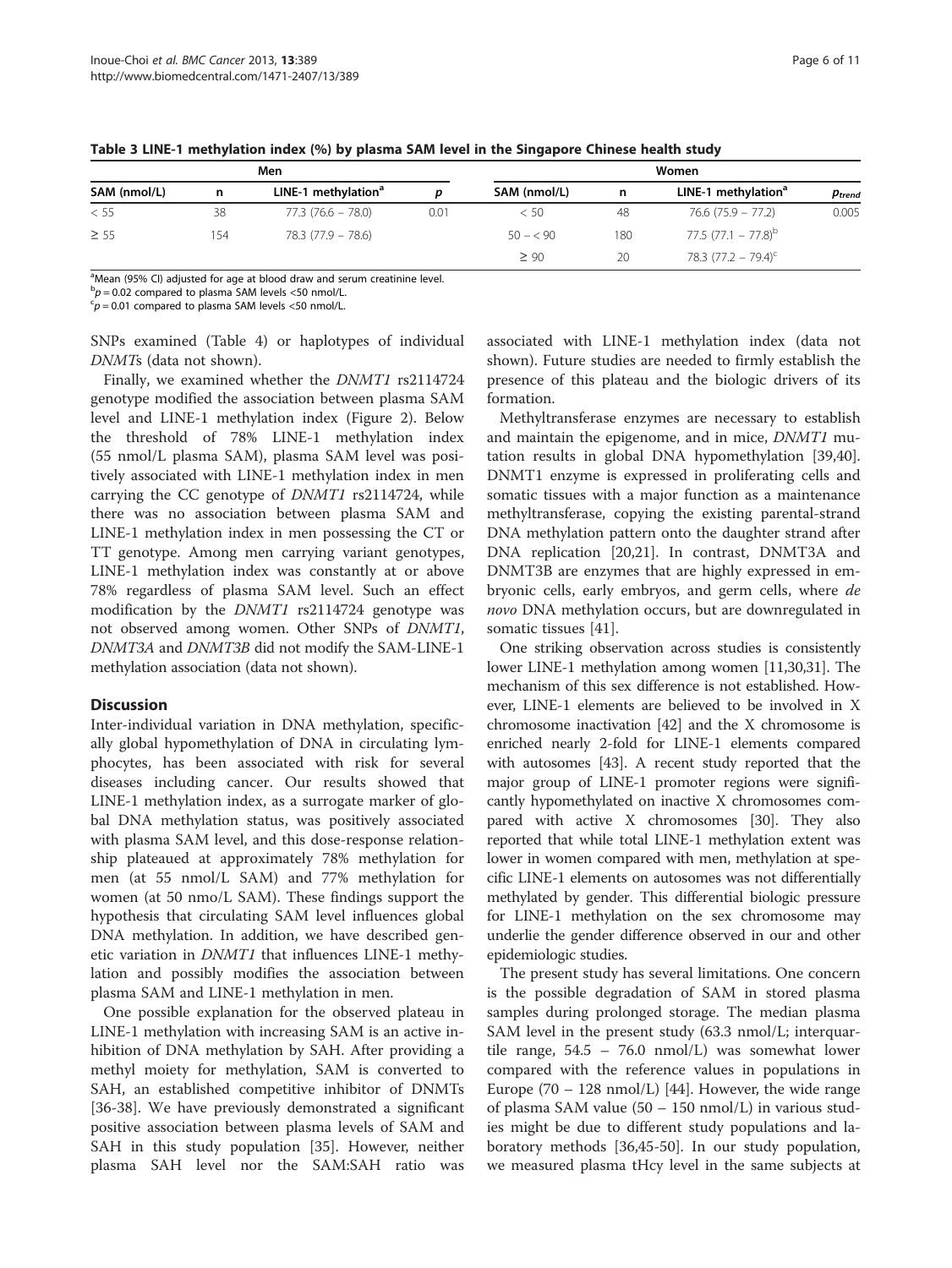|                    |                 | Men                        |       |                      |                         | Women                      |      |                    |
|--------------------|-----------------|----------------------------|-------|----------------------|-------------------------|----------------------------|------|--------------------|
|                    | $n^a$           | Mean (95% CI) <sup>b</sup> | p     | $p_{\mathrm{trend}}$ | $\mathsf{n}^\mathsf{a}$ | Mean (95% CI) <sup>b</sup> | р    | $p_{\text{trend}}$ |
| DNMT1              |                 |                            |       |                      |                         |                            |      |                    |
| rs2114724          |                 |                            |       |                      |                         |                            |      |                    |
| CC                 | 90              | $77.7 (77.2 - 78.1)$       |       | 0.001                | 126                     | $77.2$ (76.8 - 77.6)       |      | 0.38               |
| CT                 | 71              | $78.3 (77.8 - 78.8)$       | 0.06  |                      | 98                      | $77.6$ (77.1 - 78.1)       | 0.25 |                    |
| $\top$             | 21              | $79.3 (78.4 - 80.3)$       | 0.002 |                      | 20                      | $77.4 (76.3 - 78.5)$       | 0.75 |                    |
| rs2241531          |                 |                            |       |                      |                         |                            |      |                    |
| GG                 | 44              | $77.9$ $(77.2 - 78.5)$     |       | 0.11                 | 61                      | $77.1 (76.5 - 77.7)$       |      | 0.71               |
| CG                 | 94              | $78.1 (77.6 - 78.5)$       | 0.60  |                      | 121                     | $77.5 (77.1 - 78.0)$       | 0.29 |                    |
| CC                 | 46              | $78.6$ $(78.0 - 79.2)$     | 0.11  |                      | 63                      | $77.3 (76.7 - 77.9)$       | 0.70 |                    |
| rs2288350          |                 |                            |       |                      |                         |                            |      |                    |
| CC                 | 55              | $78.5 (77.9 - 79.1)$       |       | 0.05                 | 74                      | $77.4 (76.8 - 78.0)$       |      | 0.57               |
| CT                 | 93              | $78.1 (77.6 - 78.6)$       | 0.31  |                      | 115                     | $77.5 (77.0 - 77.9)$       | 0.85 |                    |
| $\top$             | 38              | $77.6$ (76.9 - 78.3)       | 0.05  |                      | 55                      | $77.1 (76.5 - 77.8)$       | 0.53 |                    |
| rs7253062          |                 |                            |       |                      |                         |                            |      |                    |
| GG                 | 109             | $78.3 (77.9 - 78.7)$       |       | 0.12                 | 149                     | $77.3 (76.9 - 77.7)$       |      | 0.92               |
| GA                 | 72              | $77.8$ $(77.3 - 78.3)$     | 0.13  |                      | 83                      | $77.5(76.9 - 78.0)$        | 0.71 |                    |
| AA                 | $\overline{4}$  | $77.6$ (75.4 - 79.8)       | 0.54  |                      | 11                      | $77.1 (75.7 - 78.6)$       | 0.78 |                    |
| DNMT3A             |                 |                            |       |                      |                         |                            |      |                    |
| rs1550117          |                 |                            |       |                      |                         |                            |      |                    |
| CC                 | 113             | $78.3 (77.8 - 78.7)$       |       | 0.10                 | 146                     | $77.5 (77.1 - 77.9)$       |      | 0.30               |
| CT                 | 58              | $78.0 (77.4 - 78.5)$       | 0.39  |                      | 92                      | $77.1 (76.6 - 77.6)$       | 0.24 |                    |
| $\boldsymbol{\Pi}$ | 15              | $77.3 (76.2 - 78.4)$       | 0.12  |                      | $\,8\,$                 | $77.3 (75.6 - 79.0)$       | 0.83 |                    |
| rs6722613          |                 |                            |       |                      |                         |                            |      |                    |
| GG                 | 93              | $78.0 (77.6 - 78.5)$       |       | 0.87                 | 101                     | $77.4 (76.9 - 77.9)$       |      | 0.69               |
| GA                 | 69              | $78.2$ (77.7 - 78.8)       | 0.58  |                      | 112                     | $77.4 (76.9 - 77.8)$       | 0.93 |                    |
| AA                 | 24              | $78.0 (77.1 - 78.9)$       | 0.93  |                      | 33                      | $77.2$ (76.3 - 78.0)       | 0.65 |                    |
| rs7575625          |                 |                            |       |                      |                         |                            |      |                    |
| AA                 | 115             | $78.2$ (77.8 - 78.6)       |       | 0.29                 | 148                     | $77.3 (76.9 - 77.7)$       |      | 0.79               |
| AG                 | 59              | $78.2 (77.7 - 78.8)$       | 0.86  |                      | 83                      | $77.3 (76.8 - 77.8)$       | 0.98 |                    |
| GG                 | 11              | $77.0 (75.7 - 78.2)$       | 0.08  |                      | 15                      | $77.6$ (76.4 - 78.9)       | 0.66 |                    |
| rs7581217          |                 |                            |       |                      |                         |                            |      |                    |
| CC                 | 59              | $78.5(78.0 - 79.1)$        |       | 0.008                | 83                      | $77.5 (77.0 - 78.0)$       |      | 0.92               |
| CT                 | 94              | $78.1 (77.7 - 78.6)$       | 0.27  |                      | 114                     | $77.1 (76.7 - 77.6)$       | 0.26 |                    |
| $\boldsymbol{\Pi}$ | 33              | $77.2 (76.4 - 77.8)$       | 0.006 |                      | 49                      | $77.6$ (76.9 - 78.3)       | 0.90 |                    |
| rs7587636          |                 |                            |       |                      |                         |                            |      |                    |
| GG                 | 95              | $78.1 (77.6 - 78.5)$       |       | 0.89                 | 116                     | $77.2 (76.8 - 77.7)$       |      | 0.95               |
| GA                 | 68              | $78.2 (77.6 - 78.7)$       | 0.86  |                      | 103                     | $77.6$ (77.1 - 78.0)       | 0.32 |                    |
| AA                 | 22              | $78.1 (77.2 - 79.1)$       | 0.94  |                      | 27                      | $77.0$ $(76.0 - 77.9)$     | 0.57 |                    |
| rs13036246         |                 |                            |       |                      |                         |                            |      |                    |
| CC                 | 102             | $78.0 (77.5 - 78.4)$       |       | 0.26                 | 129                     | $77.5(77.1 - 77.9)$        |      | 0.14               |
| CT                 | 68              | $78.2 (77.7 - 78.7)$       | 0.47  |                      | 106                     | $77.3 (76.8 - 77.7)$       | 0.48 |                    |
| $\Pi$              | 15              | $78.6$ $(77.5 - 79.7)$     | 0.31  |                      | 10                      | $76.1 (74.6 - 77.6)$       | 0.08 |                    |
| rs34048824         |                 |                            |       |                      |                         |                            |      |                    |
| $\Pi$              | 116             | $78.1 (77.7 - 78.5)$       |       | 0.61                 | 150                     | $77.3 (76.9 - 77.7)$       |      | 0.70               |
| TC                 | 58              | $78.3 (77.8 - 78.9)$       | 0.59  |                      | 77                      | $77.3 (76.8 - 77.9)$       | 0.99 |                    |
| CC                 | 10 <sup>°</sup> | $77.1 (75.8 - 78.5)$       | 0.18  |                      | 18                      | $77.7$ (76.5 - 78.8)       | 0.57 |                    |

## <span id="page-8-0"></span>Table 4 LINE-1 methylation index (%) by genotypes of DNMT1, DNMT3A and DNMT3B in the Singapore Chinese health study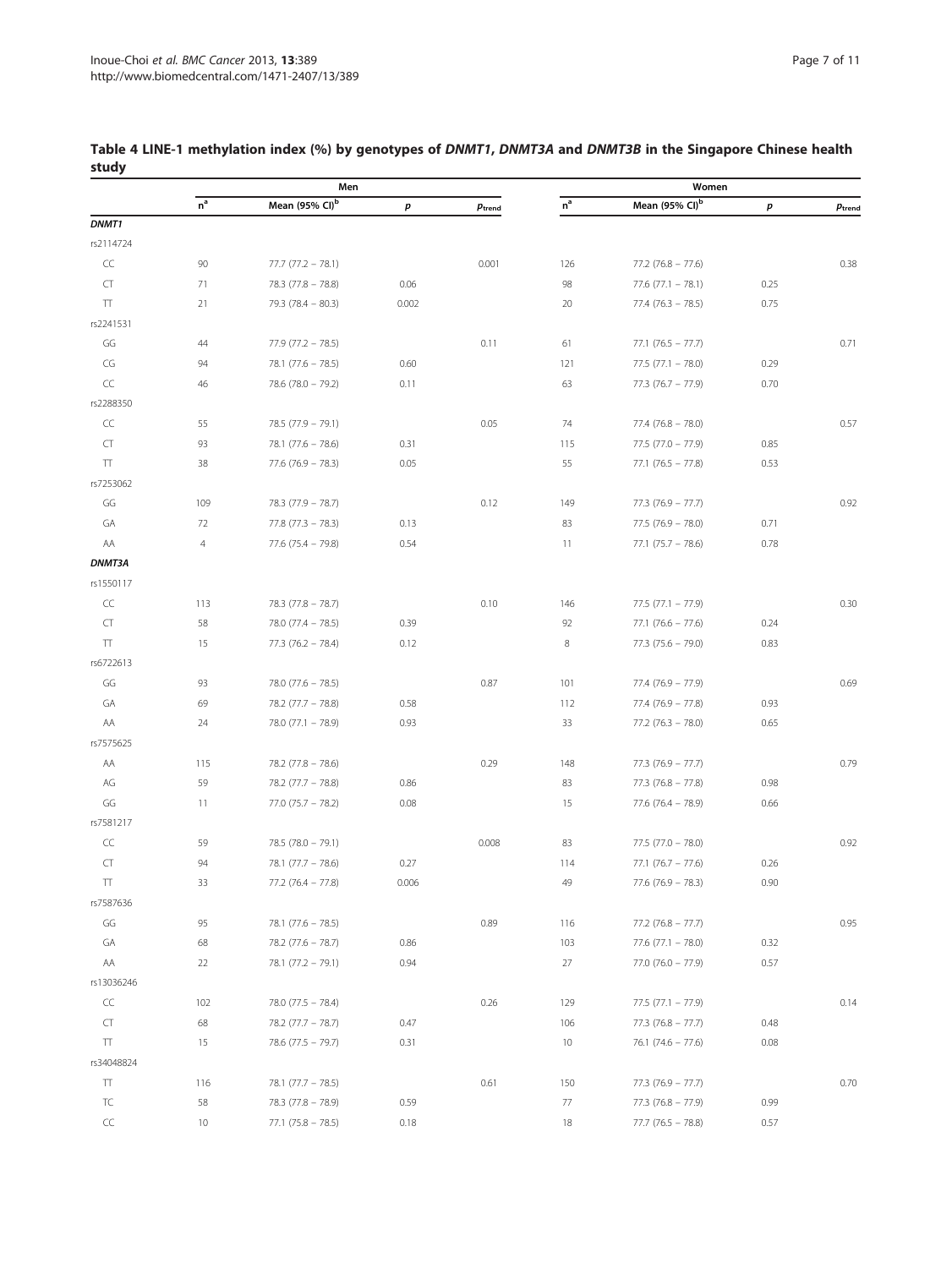| DNMT3B    |    |                      |      |      |     |                      |      |      |
|-----------|----|----------------------|------|------|-----|----------------------|------|------|
| rs2424908 |    |                      |      |      |     |                      |      |      |
| CC        | 61 | $77.9(77.3 - 78.4)$  |      | 0.83 | 88  | $77.4 (76.9 - 77.9)$ |      | 0.88 |
| <b>CT</b> | 79 | $78.4 (77.9 - 78.9)$ | 0.18 |      | 121 | $77.3 (76.9 - 77.8)$ | 0.88 |      |
| $\top$    | 44 | $77.9(77.2 - 78.6)$  | 0.96 |      | 37  | $77.3 (76.5 - 78.1)$ | 0.91 |      |
| rs6141813 |    |                      |      |      |     |                      |      |      |
| AA        | 82 | $78.0 (77.5 - 78.5)$ |      | 0.76 | 103 | $77.2(76.8 - 77.7)$  |      | 0.74 |
| AG        | 73 | $78.3 (77.8 - 78.8)$ | 0.35 |      | 115 | $77.4 (77.0 - 77.9)$ | 0.56 |      |
| GG        | 30 | $78.0 (77.2 - 78.8)$ | 0.99 |      | 27  | $77.3(76.3 - 78.2)$  | 0.94 |      |

<span id="page-9-0"></span>Table 4 LINE-1 methylation index (%) by genotypes of DNMT1, DNMT3A and DNMT3B in the Singapore Chinese health study (Continued)

<sup>a</sup>Subjects with missing data on a genotype of each SNP were excluded from an analysis. <sup>b</sup>Adjusted for age at blood draw.

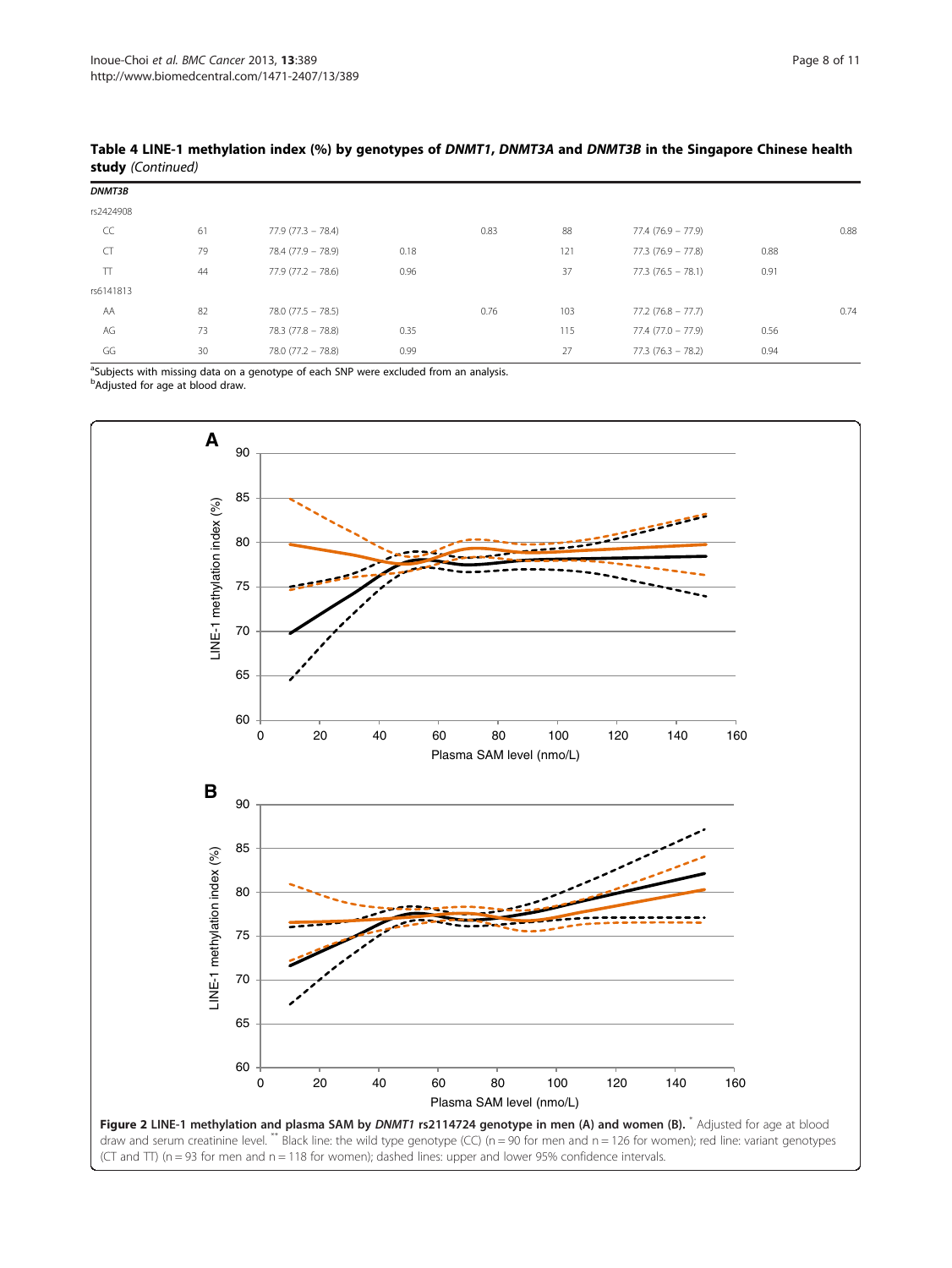<span id="page-10-0"></span>two different times with more than 10 years apart (in 1996 – 1997 and in 2010). High correlation between the two tHcy measurements (r, 0.70) indicates that the degradation of Hcy, and possibly SAM, might have been minimal. Furthermore, degradation of plasma SAM would not result in the observed associations, given that it occurred in a non-differential manner. LINE-1 is the most common family of retrotransposons in the human genome and accounts for at least 17% of human DNA, but methylation extent at LINE-1 is not a direct measurement of global DNA methylation [[51,52](#page-12-0)]. LINE-1 is dispersed across the genome; however, because there is a mix of both active and inactive LINE-1 elements present in the genome, it cannot be viewed as either a passive dosimeter of methylation processes or a reflection of methylation processes at active chromatin. Therefore, we are limited in our interpretation of LINE-1 methylation index in examining exposures and disease risk. Whether the methylation status of other surrogate markers of global DNA methylation across the genome are associated with plasma SAM levels remains to be investigated in future studies. Another limitation of the present study is potentially limited variability in LINE-1 methylation because all of the study subjects were cancer-free, healthy individuals. A relatively small sample size is also a limitation. We did not have enough power to test an interaction between plasma SAM, DNMT genetic polymorphisms and the LINE-1 methylation index. Lastly, our study did not investigate other factors that may affect the SAM-SAH ratio, such as glucose-6-phosphate dehydrogenase deficiency, folate transport deficiency, and other genetic factors (e.g., glycine N-methyltransferase: GNMT), as cofounders. Nonetheless, our data suggest that genetic variation in DNMT may influence LINE-1 methylation index in peripheral blood in a Chinese population in South Asia.

## Conclusion

Our findings provide supporting data for the association between circulating SAM level and DNA methylation at LINE-1 sequences in peripheral blood in healthy Chinese men. While preliminary, our data also suggest that this link between plasma SAM level and global DNA methylation at LINE-1 sequences in men may be modified by DNMT1 genetic variation.

#### Abbreviations

BMI: Body mass index; DNMT: DNA methyltransferase; ESI: Electrospray ionization; HPLC: High performance liquid chromatography; LINE-1: Long interspersed nucleotide element-1; MAF: Minor allele frequency; MS: Mass spectrometry; OCM: One-carbon metabolism; PCR: Polymerase chain reaction; SAH: S-adenosylhomocysteine; SAM: S-adenosylmethionine; SCHS: Singapore Chinese Health Study; SNP: Single nucleotide polymorphism.

#### Competing interests

None of the authors had a conflict of interest to declare.

#### Authors' contributions

MI-C participated in study design and concept of the research, performed statistical analysis, participated in data interpretation, and drafted the manuscript. HHN participated in study design and concept of the research, LINE-1 methylation determination, and data analysis and interpretation, and helped to draft the manuscript. KR participated in study design and concept of the research. EA performed assays for plasma levels of SAM and SAH and helped to draft the manuscript. TB performed assays for plasma levels of SAM and SAH and participated in data interpretation. W-PK participated in acquisition of data. J-MY participated in study concept, design and obtaining funding to support the parent cohort of the present project, acquisition of data, study design and concept of the research, data interpretation, and helped to draft the manuscript. All authors read and approved the final manuscript.

#### Acknowledgements

We thank Siew-Hong Low of the National University of Singapore for supervising the field work of the Singapore Chinese Health Study, Kazuko Arakawa and Renwei Wang for the development and maintenance of the cohort study database, and Kenneth Beckman and Dinesha Walek at the University of Minnesota BMGC for performing DNA extraction and genotyping. Finally, we acknowledge the founding, long-standing Principal Investigator of the Singapore Chinese Health Study – Mimi C. Yu. This study was funded by the National Institutes of Health (grant numbers R01 CA55069, R35 CA53890, R01 CA80205 and R01 CA144034), the University of Minnesota, Division of Epidemiology and Community Health, J. B. Hawley Student Research Awards, and the University of Minnesota Graduate School Doctoral Dissertation Fellowship.

#### Author details

<sup>1</sup> Division of Epidemiology and Community Health, School of Public Health, University of Minnesota, Minneapolis, USA. <sup>2</sup>Masonic Cancer Center University of Minnesota, Minneapolis, USA. <sup>3</sup>Department of Epidemiology and Biostatistics, George Washington University, Washington, USA. <sup>4</sup>Institute of Metabolic Disease, Baylor Research Institute, Dallas, USA. <sup>5</sup>Saw Swee Hock School of Public Health, National University of Singapore, Singapore, Singapore. <sup>6</sup>Duke-NUS Graduate Medical School, Singapore, Singapore.<br><sup>7</sup>Cancer Control and Population Sciences. University of Pittsburgh Canc  $\sigma^7$ Cancer Control and Population Sciences, University of Pittsburgh Cancer Institute, Pittsburgh, USA. <sup>8</sup>Department of Epidemiology, University of Pittsburgh Graduate School of Public Health, Pittsburgh, USA.

#### Received: 21 December 2012 Accepted: 15 August 2013 Published: 17 August 2013

#### References

- 1. Ehrlich M: DNA methylation in cancer: too much, but also too little. Oncogene 2002, 21(35):5400–5413.
- 2. Esteller M, Corn PG, Baylin SB, Herman JG: A gene hypermethylation profile of human cancer. Cancer Res 2001, 61(8):3225–3229.
- 3. Zhu ZZ, Sparrow D, Hou L, Tarantini L, Bollati V, Litonjua AA, Zanobetti A, Vokonas P, Wright RO, Baccarelli A, et al: Repetitive element hypomethylation in blood leukocyte DNA and cancer incidence, prevalence, and mortality in elderly individuals: the Normative Aging Study. Cancer Causes Control 2011, 22(3):437–447.
- 4. Liao LM, Brennan P, Van Bemmel DM, Zaridze D, Matveev V, Janout V, Kollarova H, Bencko V, Navratilova M, Szeszenia-Dabrowska N, et al: LINE-1 methylation levels in leukocyte DNA and risk of renal cell cancer. PLoS One 2011, 6(11):e27361.
- 5. Goelz SE, Vogelstein B, Hamilton SR, Feinberg AP: Hypomethylation of DNA from benign and malignant human colon neoplasms. Science 1985, 228(4696):187–190.
- 6. Suter CM, Martin DI, Ward RL: Hypomethylation of L1 retrotransposons in colorectal cancer and adjacent normal tissue. Int J Colorectal Dis 2004, 19(2):95–101.
- 7. Gama-Sosa MA, Slagel VA, Trewyn RW, Oxenhandler R, Kuo KC, Gehrke CW, Ehrlich M: The 5-methylcytosine content of DNA from human tumors. Nucleic Acids Res 1983, 11(19):6883–6894.
- 8. Cash HL, Tao L, Yuan JM, Marsit CJ, Houseman EA, Xiang YB, Gao YT, Nelson HH, Kelsey KT: LINE-1 hypomethylation is associated with bladder cancer risk among nonsmoking Chinese. Int J Cancer 2012, 130(5):1151–1159.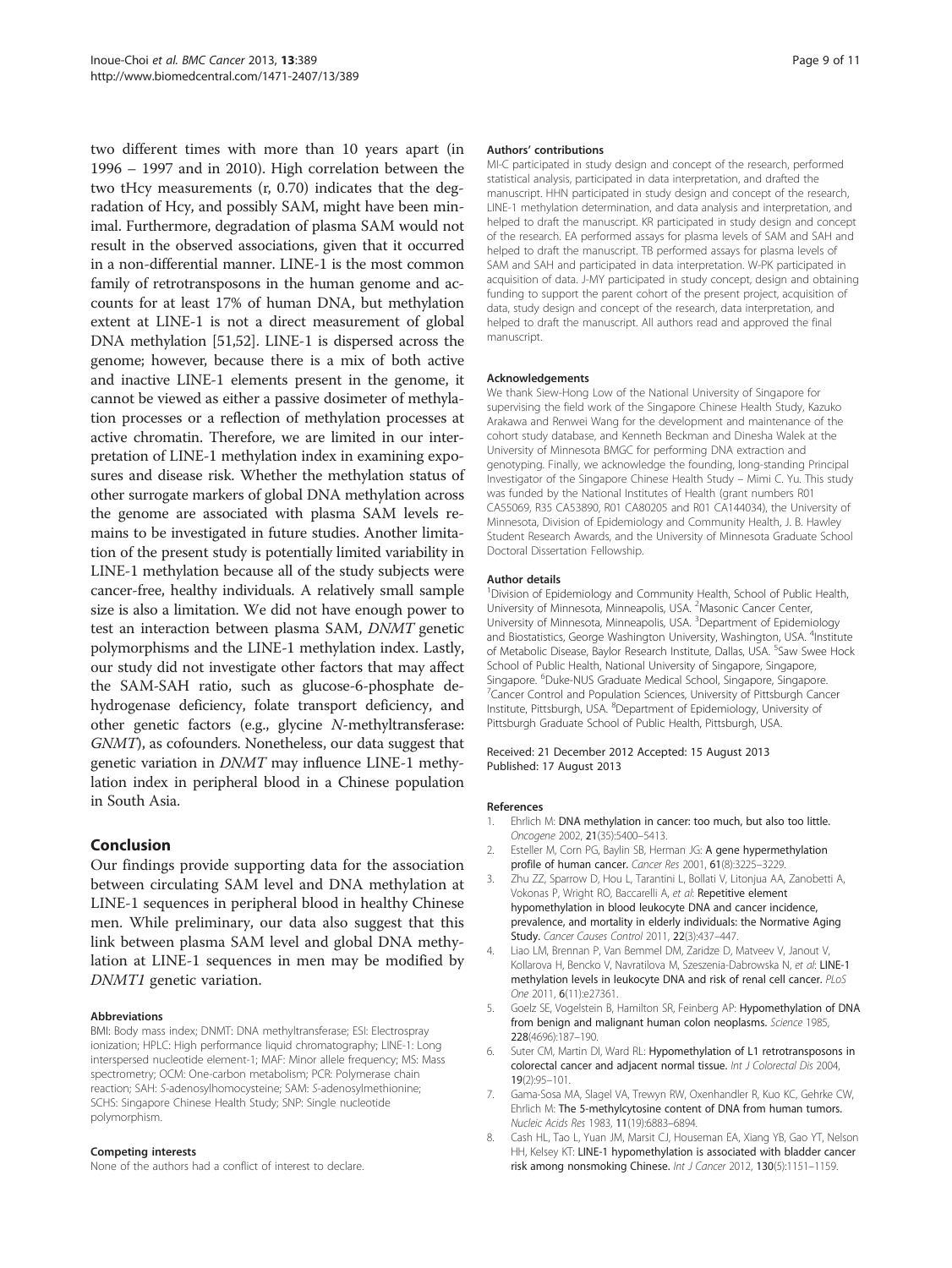- <span id="page-11-0"></span>9. Wilhelm CS, Kelsey KT, Butler R, Plaza S, Gagne L, Zens MS, Andrew AS, Morris S, Nelson HH, Schned AR, et al: Implications of LINE1 methylation for bladder cancer risk in women. Clin Cancer Res 2010, 16(5):1682–1689.
- 10. Bollati V, Baccarelli A, Hou L, Bonzini M, Fustinoni S, Cavallo D, Byun HM, Jiang J, Marinelli B, Pesatori AC, et al: Changes in DNA methylation patterns in subjects exposed to low-dose benzene. Cancer Res 2007, 67(3):876–880.
- 11. Zhu ZZ, Hou L, Bollati V, Tarantini L, Marinelli B, Cantone L, Yang AS, Vokonas P, Lissowska J, Fustinoni S, et al: Predictors of global methylation levels in blood DNA of healthy subjects: a combined analysis. Int J Epidemiol 2010, 41(1):126–139.
- 12. Zhang FF, Morabia A, Carroll J, Gonzalez K, Fulda K, Kaur M, Vishwanatha JK, Santella RM, Cardarelli R: Dietary patterns are associated with levels of global genomic DNA methylation in a cancer-free population. J Nutr 2011, 141(6):1165–1171.
- 13. Zhang FF, Santella RM, Wolff M, Kappil MA, Markowitz SB, Morabia A: White blood cell global methylation and IL-6 promoter methylation in association with diet and lifestyle risk factors in a cancer-free population. Epigenetics 2012, 7(6):606–614.
- 14. Rusiecki JA, Baccarelli A, Bollati V, Tarantini L, Moore LE, Bonefeld-Jorgensen EC: Global DNA hypomethylation is associated with high serumpersistent organic pollutants in Greenlandic Inuit. Environ Health Perspect 2008, 116(11):1547–1552.
- 15. Larsson SC, Giovannucci E, Wolk A: Folate and risk of breast cancer: a meta-analysis. J Natl Cancer Inst 2007, 99(1):64–76.
- 16. Kim DH, Smith-Warner SA, Spiegelman D, Yaun SS, Colditz GA, Freudenheim JL, Giovannucci E, Goldbohm RA, Graham S, Harnack L, et al: Pooled analyses of 13 prospective cohort studies on folate intake and colon cancer. Cancer Causes Control 2010, 21(11):1919–1930.
- 17. Ma J, Stampfer MJ, Giovannucci E, Artigas C, Hunter DJ, Fuchs C, Willett WC, Selhub J, Hennekens CH, Rozen R: Methylenetetrahydrofolate reductase polymorphism, dietary interactions, and risk of colorectal cancer. Cancer Res 1997, 57(6):1098–1102.
- 18. Kim YI: Nutritional epigenetics: impact of folate deficiency on DNA methylation and colon cancer susceptibility. J Nutr 2005, 135(11):2703–2709.
- 19. Choi SW, Friso S, Keyes MK, Mason JB: Folate supplementation increases genomic DNA methylation in the liver of elder rats. Br J Nutr 2005, 93(1):31–35.
- 20. Pradhan S, Bacolla A, Wells RD, Roberts RJ: Recombinant human DNA (cytosine-5) methyltransferase. I. Expression, purification, and comparison of de novo and maintenance methylation. J Biol Chem 1999, 274(46):33002–33010.
- 21. Zucker KE, Riggs AD, Smith SS: Purification of human DNA (cytosine-5-)methyltransferase. J Cell Biochem 1985, 29(4):337–349.
- 22. Okano M, Bell DW, Haber DA, Li E: DNA methyltransferases Dnmt3a and Dnmt3b are essential for de novo methylation and mammalian development. Cell 1999, 99(3):247–257.
- 23. Lyko F, Ramsahoye BH, Kashevsky H, Tudor M, Mastrangelo MA, Orr-Weaver TL, Jaenisch R: Mammalian (cytosine-5) methyltransferases cause genomic DNA methylation and lethality in Drosophila. Nat Genet 1999, 23(3):363–366.
- 24. Liang G, Chan MF, Tomigahara Y, Tsai YC, Gonzales FA, Li E, Laird PW, Jones PA: Cooperativity between DNA methyltransferases in the maintenance methylation of repetitive elements. Mol Cell Biol 2002, 22(2):480–491.
- 25. Chen T, Ueda Y, Dodge JE, Wang Z, Li E: Establishment and maintenance of genomic methylation patterns in mouse embryonic stem cells by Dnmt3a and Dnmt3b. Mol Cell Biol 2003, 23(16):5594–5605.
- 26. Saw SM, Yuan JM, Ong CN, Arakawa K, Lee HP, Coetzee GA, Yu MC: Genetic, dietary, and other lifestyle determinants of plasma homocysteine concentrations in middle-aged and older Chinese men and women in Singapore. Am J Clin Nutr 2001, 73(2):232–239.
- 27. Chun JY, Bae JS, Park TJ, Kim JY, Park BL, Cheong HS, Lee HS, Kim YJ, Shin HD: Putative association of DNA methyltransferase 1 (DNMT1) polymorphisms with clearance of HBV infection. BMB Rep 2009, 42(12):834–839.
- 28. Fan H, Liu D, Qiu X, Qiao F, Wu Q, Su X, Zhang F, Song Y, Zhao Z, Xie W: A functional polymorphism in the DNA methyltransferase-3A promoter modifies the susceptibility in gastric cancer but not in esophageal carcinoma. BMC Med 2010, 8:12–20.
- 29. Yang AS, Estecio MR, Doshi K, Kondo Y, Tajara EH, Issa JP: A simple method for estimating global DNA methylation using bisulfite PCR of repetitive DNA elements. Nucleic Acids Res 2004, 32(3):e38.
- 30. Singer H, Walier M, Nusgen N, Meesters C, Schreiner F, Woelfle J, Fimmers R, Wienker T, Kalscheuer VM, Becker T, et al: Methylation of L1Hs promoters is lower on the inactive X, has a tendency of being higher on autosomes in smaller genomes and shows inter-individual variability at some loci. Hum Mol Genet 2011, 21(1):219–235.
- 31. Zhang FF, Cardarelli R, Carroll J, Fulda KG, Kaur M, Gonzalez K, Vishwanatha JK, Santella RM, Morabia A: Significant differences in global genomic DNA methylation by gender and race/ethnicity in peripheral blood. Epigenetics 2011, 6(5):623–629.
- 32. El-Maarri O, Walier M, Behne F, Van Uum J, Singer H, Diaz-Lacava A, Nusgen N, Niemann B, Watzka M, Reinsberg J, et al: Methylation at global LINE-1 repeats in human blood are affected by gender but not by age or natural hormone cycles. PLoS One 2011, 6(1):e16252.
- 33. Loehrer FM, Angst CP, Brunner FP, Haefeli WE, Fowler B: Evidence for disturbed S-adenosylmethionine : S-adenosylhomocysteine ratio in patients with end-stage renal failure: a cause for disturbed methylation reactions? Nephrol Dial Transplant 1998, 13(3):656–661.
- 34. Stabler SP, Allen RH, Dolce ET, Johnson MA: Elevated serum Sadenosylhomocysteine in cobalamin-deficient elderly and response to treatment. Am J Clin Nutr 2006, 84(6):1422–1429.
- 35. Inoue-Choi M, Nelson HH, Robien K, Arning A, Bottiglieri T, Koh W-P, Yuan J-M: One-carbon metabolism nutrient status and plasma S-adenosylmethionine concentrations in middle-aged and older Chinese in Singapore. Int J Mol Epidemiol Genet 2012, 3(2):160–173.
- 36. Yi P, Melnyk S, Pogribna M, Pogribny IP, Hine RJ, James SJ: Increase in plasma homocysteine associated with parallel increases in plasma Sadenosylhomocysteine and lymphocyte DNA hypomethylation. J Biol Chem 2000, 275(38):29318–29323.
- 37. Castro R, Rivera I, Martins C, Struys EA, Jansen EE, Clode N, Graca LM, Blom HJ, Jakobs C, De Almeida IT: Intracellular S-adenosylhomocysteine increased levels are associated with DNA hypomethylation in HUVEC. J Mol Med (Berl) 2005, 83(10):831–836.
- 38. James SJ, Melnyk S, Pogribna M, Pogribny IP, Caudill MA: Elevation in S-adenosylhomocysteine and DNA hypomethylation: potential epigenetic mechanism for homocysteine-related pathology. J Nutr 2002, 132(8 Suppl):2361S–2366S.
- 39. Gaudet F, Hodgson JG, Eden A, Jackson-Grusby L, Dausman J, Gray JW, Leonhardt H, Jaenisch R: Induction of tumors in mice by genomic hypomethylation. Science 2003, 300(5618):489–492.
- 40. Eden A, Gaudet F, Waghmare A, Jaenisch R: Chromosomal instability and tumors promoted by DNA hypomethylation. Science 2003, 300(5618):455.
- 41. Okano M, Xie S, Li E: Cloning and characterization of a family of novel mammalian DNA (cytosine-5) methyltransferases. Nat Genet 1998, 19(3):219–220.
- 42. Lyon MF: LINE-1 elements and X chromosome inactivation: a function for "junk" DNA? Proc Natl Acad Sci U S A 2000, 97(12):6248–6249.
- 43. Bailey JA, Carrel L, Chakravarti A, Eichler EE: Molecular evidence for a relationship between LINE-1 elements and X chromosome inactivation: the Lyon repeat hypothesis. Proc Natl Acad Sci U S A 2000, 97(12):6634-6639.
- 44. Van Driel LM, Eijkemans MJ, De Jonge R, De Vries JH, Van Meurs JB, Steegers EA, Steegers-Theunissen RP: Body mass index is an important determinant of methylation biomarkers in women of reproductive ages. J Nutr 2009, 139(12):2315–2321.
- 45. Kerins DM, Koury MJ, Capdevila A, Rana S, Wagner C: Plasma Sadenosylhomocysteine is a more sensitive indicator of cardiovascular disease than plasma homocysteine. Am J Clin Nutr 2001, 74(6):723-729.
- 46. Loehrer FM, Tschopl M, Angst CP, Litynski P, Jager K, Fowler B, Haefeli WE: Disturbed ratio of erythrocyte and plasma S-adenosylmethionine/Sadenosylhomocysteine in peripheral arterial occlusive disease. Atherosclerosis 2001, 154(1):147–154.
- 47. Barbosa PR, Stabler SP, Trentin R, Carvalho FR, Luchessi AD, Hirata RD, Hirata MH, Allen RH, Guerra-Shinohara EM: Evaluation of nutritional and genetic determinants of total homocysteine, methylmalonic acid and S-adenosylmethionine/S-adenosylhomocysteine values in Brazilian childbearing-age women. Clin Chim Acta 2008, 388(1–2):139–147.
- 48. Struys EA, Jansen EE, De Meer K, Jakobs C: Determination of S-adenosylmethionine and S-adenosylhomocysteine in plasma and cerebrospinal fluid by stable-isotope dilution tandem mass spectrometry. Clin Chem 2000, 46(10):1650-1656.
- Melnyk S, Pogribna M, Pogribny IP, Yi P, James SJ: Measurement of plasma and intracellular S-adenosylmethionine and S-adenosylhomocysteine utilizing coulometric electrochemical detection: alterations with plasma